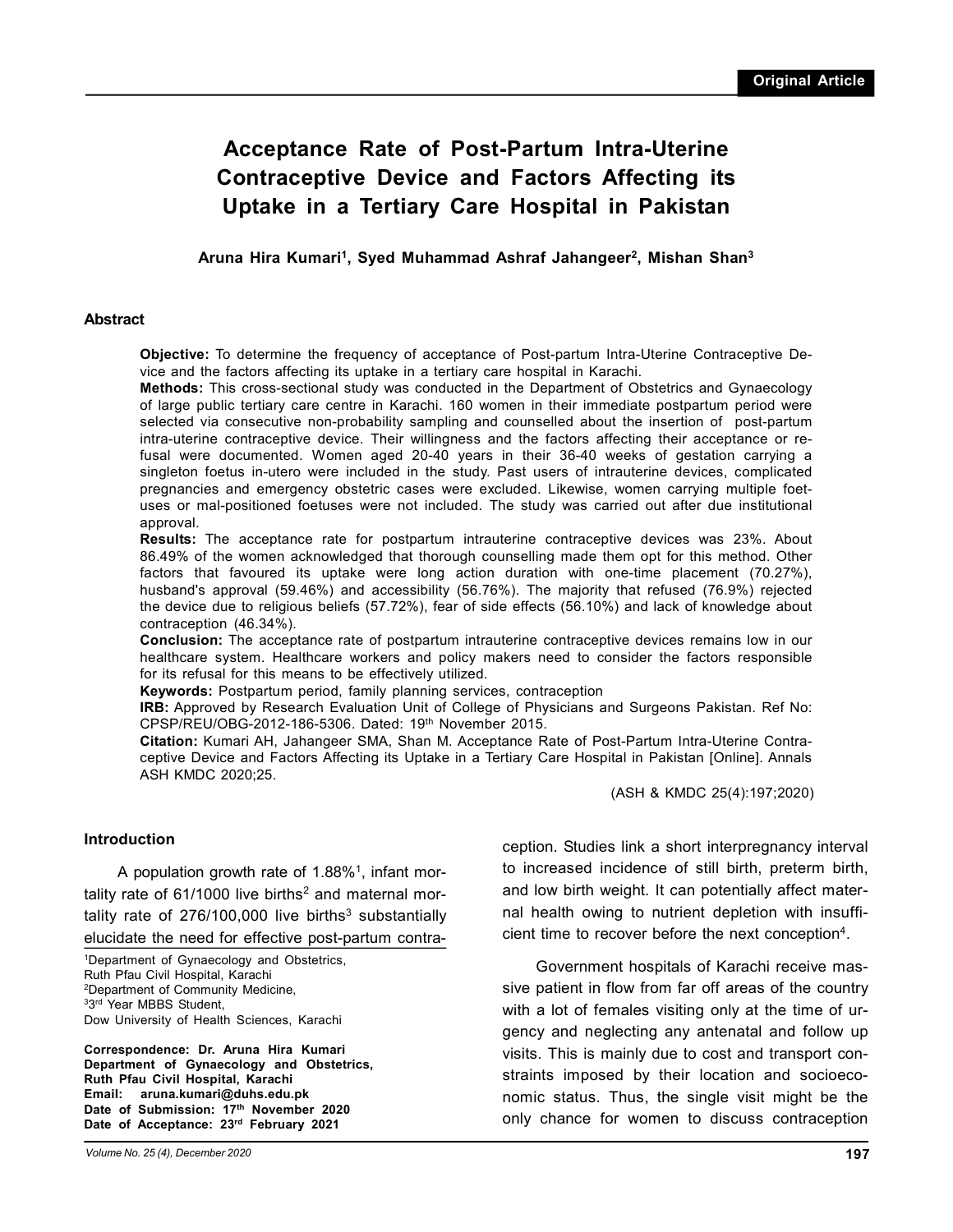with their health care providers. This makes it pertinent for doctors to counsel them and provide them with an appropriate, long-acting and safe contraceptive measure with minimum complication rates.

Studies regarding the awareness and use of contraception from our very own city reveal a surprising disparity between knowledge of contraceptive measures and their usage i.e.,awareness among 81% and 84% women but usage among a mere 49% and 30% women, respectively $5,6$ . This incongruity is attributable to a number of patient and social factors including fear of side effects, belief in various myths and lack of women's freedom over family planning decisions.

Intrauterine contraceptive device (IUCD) is an effective innovation meant for long term but temporary contraception with an extremely low percentage of women experiencing an unintended pregnancy within the first year of use. Failure rates approach 0.8% with typical and 0.6% with perfect use for Copper devices and 0.2% for hormone releasing devices. This is in contrast to oral contraceptive pills in which rates of unintended pregnancies are 9% with typical and 0.3% with perfect use<sup>7</sup>.

The use of postpartum intrauterine contraceptive devices (PPIUCD) neither adversely affects breastfeeding nor causes a decrease in infant growth and weight. Both copper and hormonal devices have been shown to be equally safe in lactation<sup>8</sup> . PPIUCD is also deemed a cost-effective option<sup>9</sup>. This advantage is of paramount importance in the resource limited setting of our country.

Immediate and early PPIUCD placement has been associated with a relatively increased risk of expulsion compared to interval placement<sup>10</sup>. However, a study from Karachi reported the expulsion rates after immediate and interval placements to be 14% and 18% respectively<sup>11</sup>, a difference insignificant enough to make early placement still a good choice for non-compliant clients.

Despite their advantages, there has been a huge disparity in the use of intrauterine devices

throughout the globe. Within the Asian continent, the rate of IUCD usage varies from more than 40% in China to less than  $2\%$  in some countries<sup>12</sup>. Interestingly, studies reveal that this disparity is poorly understood; it is unrelated to human development index or strength of family planning programs<sup>13</sup>. However, some contributing 1factors include healthcare policies and funding, attitudes and misconceptions of healthcare providers, lack of IUCD services in remote clinics<sup>14</sup>. Superimposed on these issues are the misconceptions and religious sensitivities of clients and their families. With the objective to determine the frequency of acceptance of PPIUCD and the factors affecting its uptake in a tertiary care hospital, this study aims to find out the prevalent misconceptions among eligible women. Identifying such misconceptions will help devise the necessary counter mechanisms and thus, increase the use of PPIUCD.

# **Subject and Methods**

This cross-sectional study was conducted at the department of Obstetrics and Gynaecology in a large public sector teaching hospital of Karachi. Institutional permission for the study was duly granted via letter (Ref no. CPSP/REU/OBG-2012- 186-5306, Reu no. 12560 / 19-11=2015). The study population visiting the hospital consisted of reproductive aged women who belonged to the low and middle socioeconomic status. Taking the acceptance rate of PPIUCD in postpartum women at 14%<sup>15</sup>, level of significance as 95%, margin of error at 5% and using the WHO's sample size calculator, the sample size calculated was 160.

We opted for non-probability, consecutive sampling which included women aged 20-40 years who were booked antenatal cases at gestational ages 36-40 weeks, carrying a single live foetus in utero as demonstrated by ultrasonography. Women who had previously used intrauterine contraceptive devices, emergency obstetric cases, those suffering from hypertensive disorder of pregnancy, antepartum or postpartum haemorrhage or having evidence of chorioamnionitis were excluded. Women having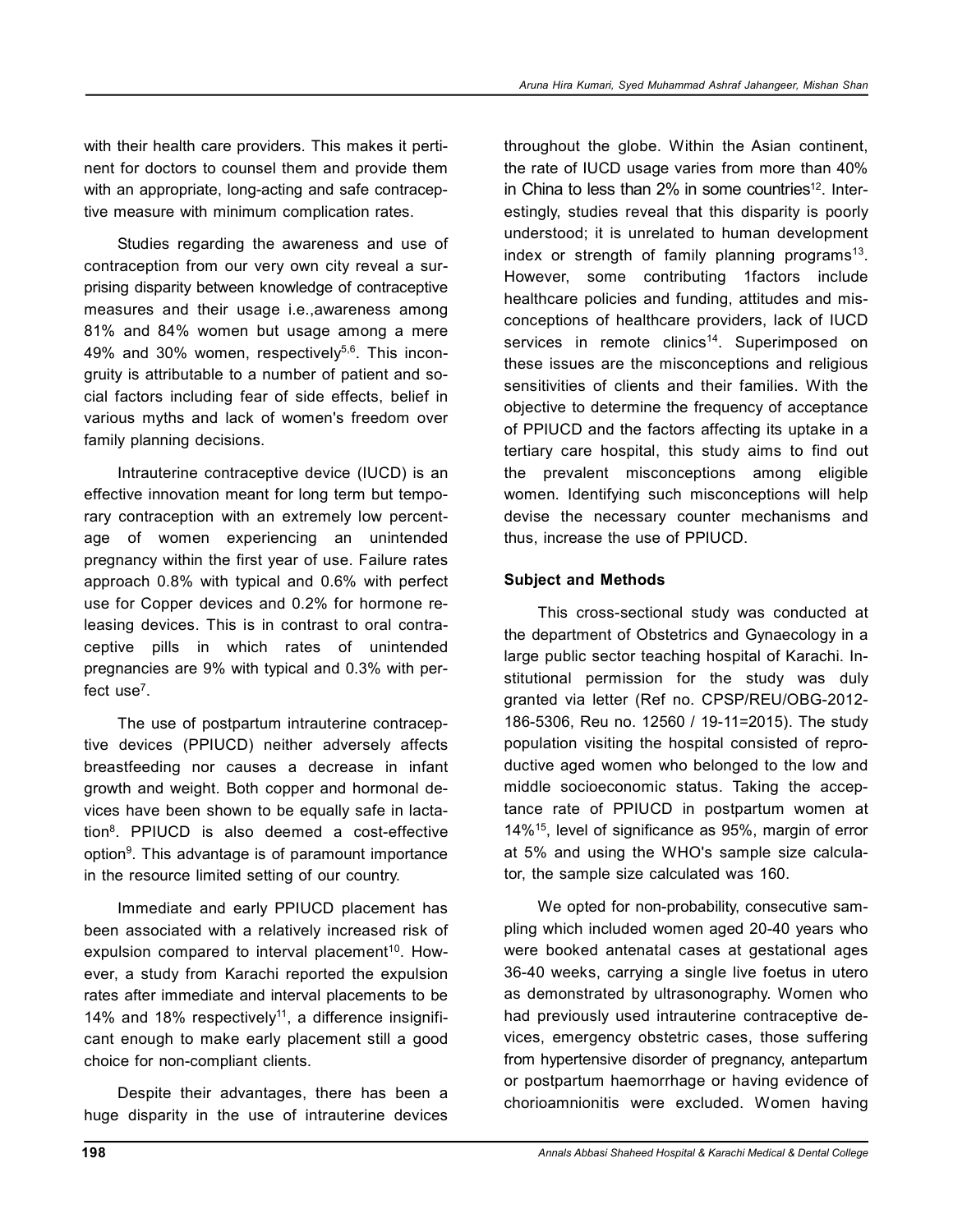multiple gestations, ectopic pregnancies and foetal malposition were also not included. All women in the sample were explained about the objectives of the study and written consent informed was sought from each participant. Women were thoroughly counselled regarding the insertion, benefits, possible side effects and complications of PPIUCD.

Standardized data collection procedure was employed to avoid bias in the study. Data were collected by the investigator herself and the main source of data were interviews conducted with the study participants. Eligible postpartum women were briefed as per the study protocol for the insertion of PPIUCD. The respondents were assured of the confidentiality of the information that they provided. The decision of clients regarding PPIUCD was respected and noted as it was. Willing clients were inserted with PPIUCD after delivery of placenta within 10 minutes to 48 hours. Reasons for acceptance or refusal were noted accordingly on structured proformas devised specially for the study. Besides the mode of delivery and parity, the basic demographic information such as age, occupation, education, income, and residential region were also recorded on a proforma. Regarding the factors affecting the acceptance or refusal of the PPIUCD, questions were asked about accessibility of the birth spacing product, husband's approval, religious reasons, and fear of side effects. Clients' knowledge level was assessed using simple questions.

Data was entered and analysed in SPSS version 19. The continuous variables were expressed in mean & standard deviation (Mean  $\pm$  SD). Categorical variables were expressed in frequencies and percentages. To evaluate the effect modification, stratified analysis followed by application of chi-square with a  $p \le 0.05$  taken as significant was run. Relevant odds ratios with respective 95% confidence intervals and P-values were presented in tabular form.

#### **Results**

The mean  $\pm$  SD age of clients was 28.7  $\pm$  4.7 years (range 20-40 years). The mean  $\pm$  SD parity was  $2.5 \pm 1.1$  children. Two thirds of all (n=160) clients 66.3% were of age between 20-30 years, remaining 33.7% were of age between 31-40 years. Mean monthly family income was  $26,680 \pm 8,432$  (PKR). Only 21% of clients were educated till matric or higher. Among these, the highest education was masters and comprised only 1.9% of the sample.

Nearly half of the women 47.5% were housewives. Forty-eight (30%) were working as labour, 10% had private jobs, 8.8% had Government jobs and 3.8% had their own small business. Of these, 70.6% were living in urban areas Table 1. Of all the women, 77.5% women had delivered through normal vaginal delivery (NVD) while the remaining 22.5% had a Caesarean section.

About a quarter of the study sample 23.1%; n = 37 accepted PPIUCD. When asked about the factors which made them accept, 86.49% n= 32 attributed it to good counselling. Other factors were the long duration of action of PPIUCD, husbands' approval & accessibility.

Majority of women 76.9%;  $n = 123$  refused to get PPIUCD inserted. Reasons for their rejection included religious restriction 57.72%, fear of side effects 56.10% and lack of knowledge about contraception 46.34% Table 2.

Table 3. shows that young women tend to refuse PPIUCD 1.5 times more than the older aged women. However, the relationship was not significant for the age of women and acceptance of PPIUCD. Women who refused PPIUCD had 2.4 times odds of being educated up to primary level or other than formal education than those who were educated secondary or above P =0.022. Those who refused PPIUCD had 3.0 times odds of having a monthly income of 40000 PKR or below than those who had above 40000 PKR/month income. Compared to the women who accepted PPIUCD, the odds of being labourers, self-employed or housewives were 3.4 in PPIUCD refusers.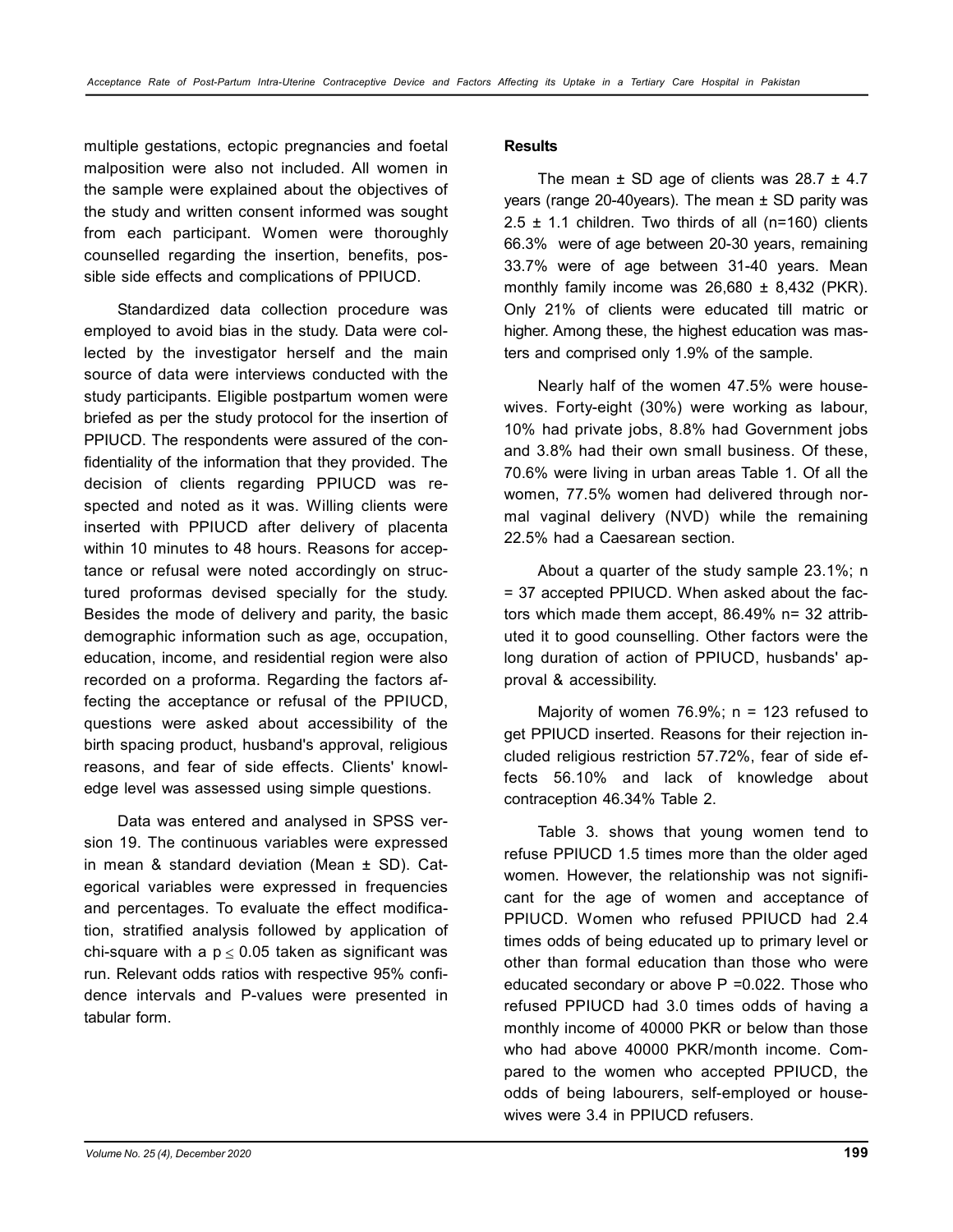| Characteristic              | Mean $\pm$ SD  | 95% CI          |
|-----------------------------|----------------|-----------------|
| Age (yrs)                   | $28.7 \pm 4.7$ | $27.9 - 29.4$   |
| Parity (no.)                | $2.5 \pm 1.1$  | $2.3 - 2.7$     |
| Monthly Family Income (PKR) | 26680 ± 8432   | 25363.4-27996.6 |
| Education                   |                |                 |
| <b>Illiterate</b>           | 20.00 (32)     | 14.54 - 26.87   |
| Primary                     | 28.80 (46)     | 22.30 - 36.20   |
| Secondary                   | 20.00 (32)     | 14.54 - 26.87   |
| Matriculation               | 18.80 (30)     | 13.46 - 25.50   |
| Graduate                    | 9.37 (15)      | 5.764 - 14.89   |
| Other                       | 3.10(05)       | $1.342 - 7.106$ |
| Occupation                  |                |                 |
| House wife                  | 47.50 (76)     | 39.91 - 55.20   |
| Labourer                    | 30.00 (48)     | 23.44 - 37.50   |
| Government Job              | 8.80(14)       | $5.284 - 14.15$ |
| Private Job                 | 10.00 (16)     | $6.25 - 15.63$  |
| Self-Employed               | 3.80(06)       | 1.73 - 7.939    |
| Residence                   |                |                 |
| Urban                       | 70.60 (113)    | $63.15 - 77.13$ |
| Rural                       | 29.40 (47)     | 22.87 - 36.85   |

| Table 1. Socio-demographic characteristics of clients counselled for |
|----------------------------------------------------------------------|
| PPIUCD (n=160)                                                       |

**Table 3.** Association of socio demographic and obstetric factors with the refusal of PPIUCD in a large tertiary care centre in Karachi (n=160)

Refused Accepted Odds 95% CI P value

|                       | (n=123)% (n=37)% ratio |    |      |                  |       |
|-----------------------|------------------------|----|------|------------------|-------|
| Age (years)           |                        |    |      |                  |       |
| $20 - 30$             | 84                     | 22 | 1.5  | 0.67, 3.1        | 0.32  |
| 31-40                 | 39                     | 15 |      |                  |       |
| Occupation            |                        |    |      |                  |       |
| Housewife/Labourer    | 106                    | 24 | 3.4  | 1.4, 7.9         | 0.006 |
| /self employed        |                        |    |      |                  |       |
| Salaried individuals  | 17                     | 13 |      |                  |       |
| Monthly Income        |                        |    |      |                  |       |
| in (PKR)              |                        |    |      |                  |       |
| ?40000                | 100                    | 22 | 3.0  | 1.31, 6.6        | 0.009 |
| >40000                | 23                     | 15 |      |                  |       |
| Education             |                        |    |      |                  |       |
| Up to Primary         | 70                     | 13 | 2.4  | 1.13, 5.3 0.022  |       |
| Secondary or above 53 |                        | 24 |      |                  |       |
| Residence             |                        |    |      |                  |       |
| Rural                 | 39                     | 8  | 1.7  | $0.72, 4.2$ 0.24 |       |
| Urban                 | 84                     | 29 |      |                  |       |
| Parity                |                        |    |      |                  |       |
| Up to $3$             | 101                    | 29 | 1.26 | 0.48, 3.1        | 0.60  |
| 4 to 5                | 22                     | 8  |      |                  |       |
| Mode of Delivery      |                        |    |      |                  |       |
| C-Section             | 29                     | 7  | 1.3  | 0.54, 3.6        | 0.57  |
| Vaginal               | 94                     | 30 |      |                  |       |
|                       |                        |    |      |                  |       |

has remained unsatisfactory, as manifested by a failure to observe any hallmark reduction in the population indicators including a total fertility rate of 3.4 births per woman<sup>18</sup> and contraceptive prevalence rate of 34%<sup>19</sup>.

IUCDs have several advantages which make them a pre-eminent measure to achieve long term contraception. IUCDs placed in the immediate postpartum period are remarkably effective, cost efficient and safe during lactation. The time immediately after delivery is the most feasible period in which PPIUCD may be advocated and inserted upon consent from the women. This is the potential time in which women are quite motivated to achieve contraception and are in contact with the healthcare system so that their concerns, if any, can be addressed. To our dismay, several factors in our society render them underutilized. The current study was conducted to assess the prevalence of such factors which affect the uptake or refusal of PPIUCD.

**Table 2.** Determinants of PPIUCD acceptance and refusal according toc (n=160)

| <b>Factors Favouring Acceptance</b> | % (n) Total= 37  | 95% CI        |
|-------------------------------------|------------------|---------------|
| Counselling                         | 86.5% (32)       | 72.0 - 94.1   |
| Long Acting, One-time Placement     | 70.3% (26)       | $54.2 - 82.5$ |
| Husband's Approval                  | 59.5% (22)       | $43.5 - 73.6$ |
| Accessibility                       | 56.8% (21)       | $40.9 - 71.3$ |
| <b>Factors Favoring Refusal</b>     | % (n) Total= 123 | 95% CI        |
| Religious Restrictions              | 57.7% (71)       | $48.9 - 66.5$ |
| Fear of Side-effects                | 56.1% (69)       | $46.9 - 64.9$ |
| Lack of Knowledge                   | 46.3% (57)       | $37.8 - 55.5$ |
| <b>Finding it Unnecessary</b>       | 30.9% (38)       | $23.4 - 39.5$ |

\*multiple response variables and the total percentage may not add up to 100%.

## **Discussion**

In this study, less than a quarter (23.1%) of the total study participants expressed willingness to use PPIUCD. While Mohammed SA, et al., revealed a comparable acceptance rate of PPIUCD i-e  $28.9\%$ <sup>16</sup>, rates as low as  $14\%$ <sup>15</sup> and as high as 87.8%<sup>17</sup> have been reported. In a country like Pakistan with a growth rate of 1.88%, the challenges of family planning are multi-fold. Despite decades of efforts made by the Government and private health sectors, achievement of adequate family planning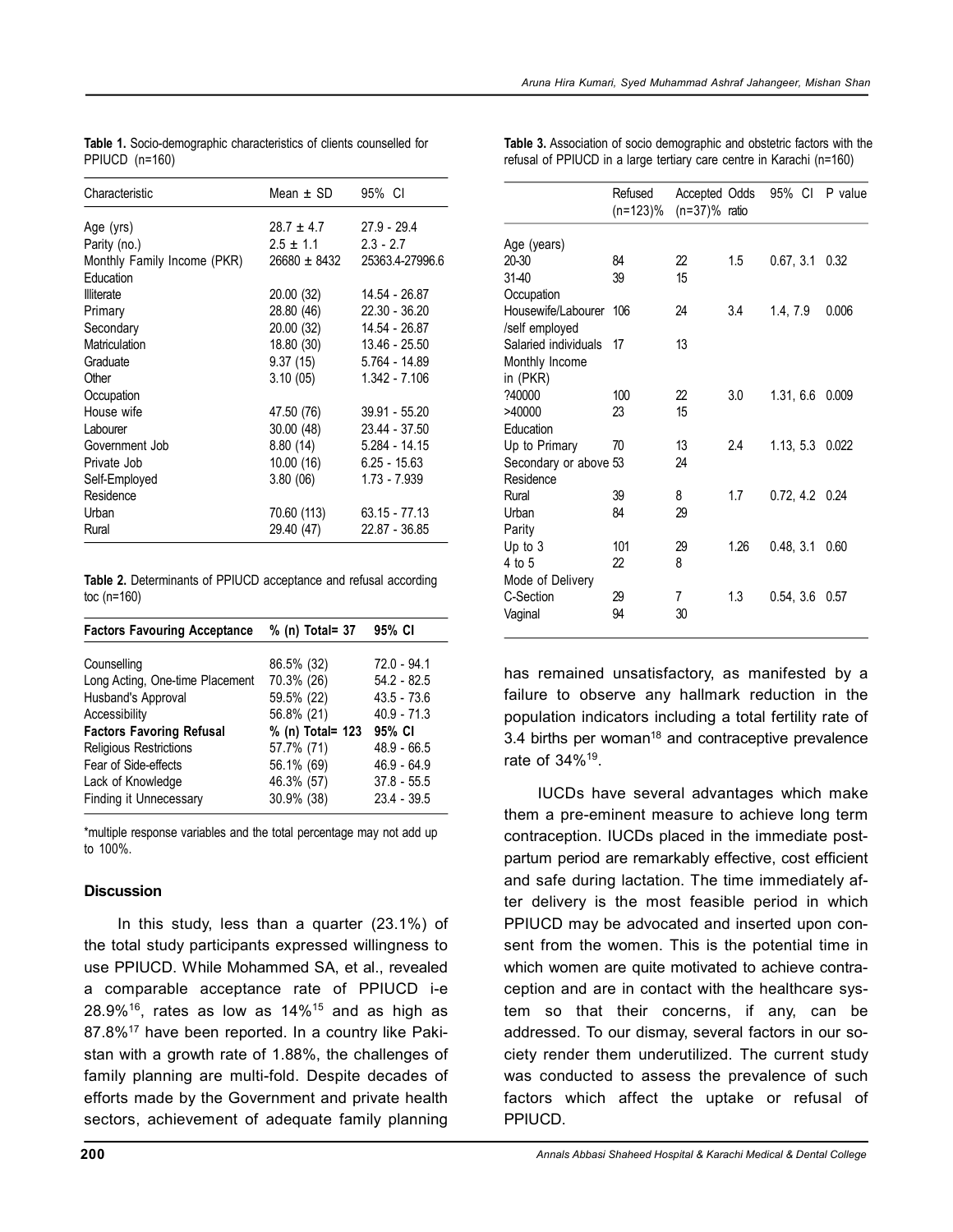Among the quarter of women that accepted PPIUCD, 86.49% acknowledged that thorough counselling made them opt for this method. Other factors that favoured its uptake were long duration of action with one-time placement 70.27%, husband's approval 59.46% and accessibility 56.76%. Comparable findings have been documented by R Joshi et al in which easy accessibility 94%, good counselling 63.6%, long acting/ onetime placement 80% and husband approval 75.5% serve as the main factors affecting PPIUCD uptake<sup>20</sup>.

The study participants who refused to get PPIUCD inserted ascribed the rejection either to religious restrictions 57.72% or fear of side effects 56.10%. A substantial number of women 46.34% simply did not know enough about contraception to make an informed decision whereas some 30.89% deemed its use unnecessary.

Our study disclosed that the rate of PPIUCD acceptance was lower in the younger age group 20- 30y compared to the older counterpart 31-40y. This may be because in a culture like ours, women tend to gain relative empowerment in their marital matters after several years of their marriage. Other studies have revealed varying trends between age and contraceptive uptake, with the women showing least interest in contraception when reaching the final years of their fertile period. However, it is worth noting that our study sample included clients between 20-40y, thus, falling short of at least a decade till the average age of menopause. This might be the cause of the difference mentioned above.

The level of client education was observed to be positively correlated with PPIUCD uptake. The refusal rate waning from 84.38% in the illiterate to 58.33% in clients with graduate degrees. This observation was consistent with some studies16, which ascertain that a higher education level is associated with better awareness regarding maternal and contraceptive health. It also allows women more freedom to opt for contraceptive measures such as IUCD. Others, however, showed no association between education and PPIUCD uptake $^{21}$ .

A vast majority of the study sample had a poor socioeconomic status, as reflected by the following facts; 44.4% of the women had a monthly family income of <PKR 20,000, 47% of the women were housewives and another 30% worked in the labour force. While a poor socioeconomic background necessitates the need of adequate child spacing even more, multiple studies consistently reveal a higher fertility rate and lower CPR among people of that class. Our study also demonstrates a similar dilemma. It was found that women working on lesser paid jobs and those having lower monthly family income were less likely to accept PPIUCD compared to their wealthier equivalents.

Our study revealed that the uptake of PPIUCD increased with the rise in parity. This finding, however, was not associated with statistical significance. Moreover, women from rural backgrounds were slightly more likely to refuse PPIUCD compared to urban dwellers, yet the difference was statistically non-significant.

Celen S, et al., found that women delivering through NVD accepted PPIUCD more frequently 74% than the women delivering through caesarean section 22(26%). The current study also found a similar pattern, although the difference was not as marked i-e 24.2% vs 19.4% acceptance rate in NVD vs C-section, respectively. Besides, the finding was statistically non-significant.

This study has brought to limelight several factors affecting the acceptance or refusal of PPIUCD by women. Based on the results, we deem it pertinent to introduce new and comprehensive family planning programs to raise awareness. These efforts will surely remove the myths and apprehensions that prevail. It is important that counselling begins in the early antenatal period and is offered to both women and their partners. This will give them ample time to meditate upon their options and reach an enlightened decision with mutual consensus. Moreover, PPIUCD services need to be made available at grass root level and medical personnel be trained accordingly. This will provide women with follow up facilities in their localities, thus, saving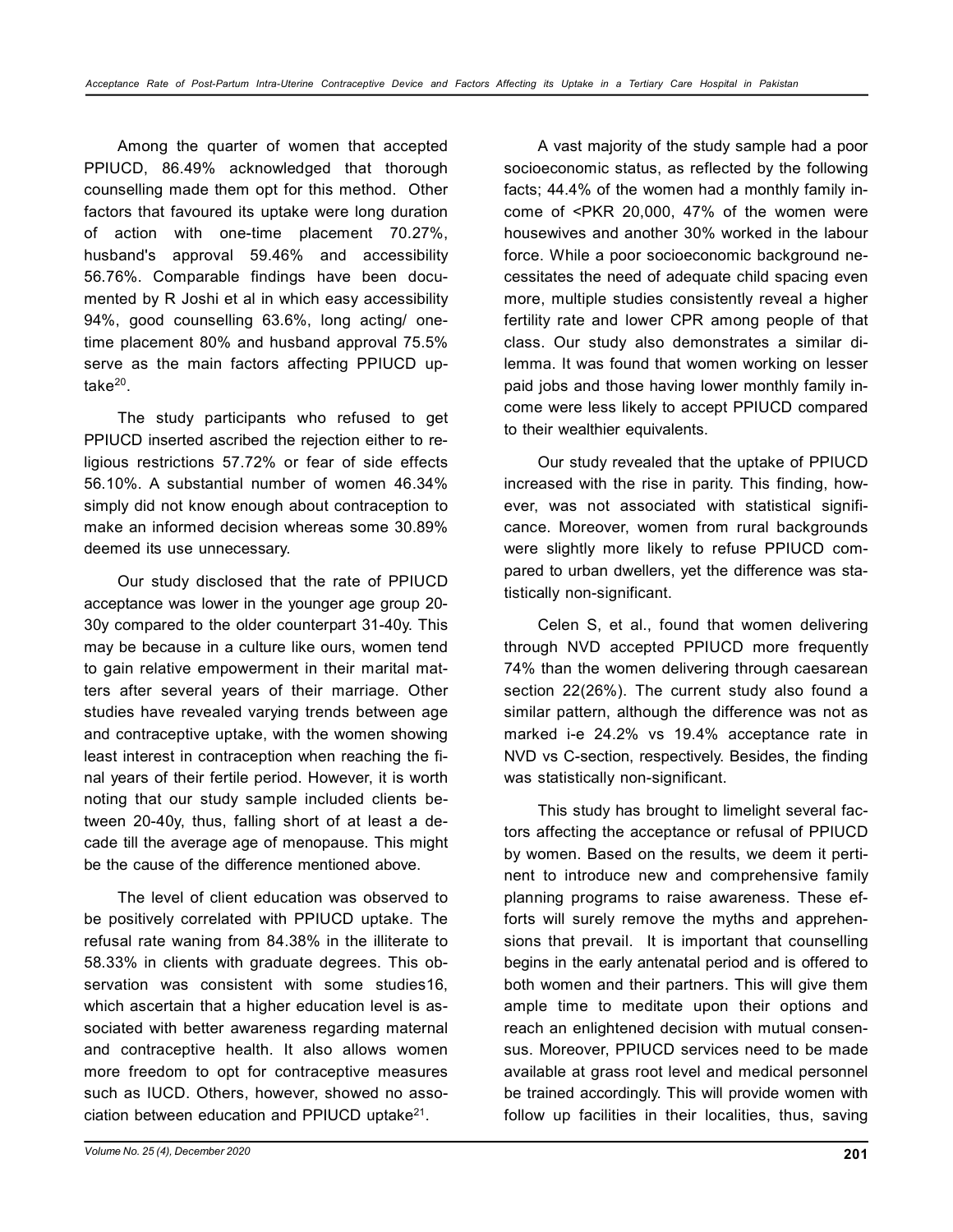them from the trouble of frequent visits of tertiary care hospitals. Provision of adequate contraceptive services will save women from unplanned pregnancies and pregnancy related complications. This will surely serve as a leap step to improve maternal and child health in the country.

The main limitations of the study are a small sample size and the fact that it is not a follow-up study, owing primarily to our time and budget constraints. To incorporate a new intervention in our healthcare system, it is necessary to evaluate the success rate of PPIUCD uptake and record its safety and complication rates occurring in our setting. This, however, could only be done through a longitudinal study with a larger sample size, time duration and a bigger budget.

#### **Conclusion**

Intrauterine device placed immediately after delivery is an effective mode of postpartum contraception, yet it is underutilized in our setting due to a multitude of factors. Addressing these factors will serve to improve the acceptance rate of PPIUCD.

## **Acknowledgment**

We are grateful to respected Prof. Shireen Zulfiqar Bhutta, for her valuable guidance and support throughout this project.

## **Conflict of Interests**

Authors have no conflict of interests and received no grant/funding from any organization.

## **References**

- 1. Population Growth Rate [Online]. Worldpopulationreview.com. 2019 [cited 20 April 2019]. Available from: http://world population review.com/countries/pakistan-population/
- 2. Pakistan (PAK) Demographics, Health & Infant Mortality - UNICEF DATA [Online]. UNICEF DATA. 2019 [cited 14 April 2019]. Available from: https:// data.unicef.org/country/pak/
- 3. Trends in Maternal Mortality: 1990 to 2015 UNICEF Data [Online]. 2019 [cited 14 September 2019]. Available from: https://data.unicef.org/wp-

c o n t e n t / u p l o a d s / 2 0 1 5 / 1 2 / MMR executive summary final mid-res 243.pdf

- 4. Wendt A, Gibbs C, Peters S, Hogue C. Impact of Increasing Inter-pregnancy Interval on Maternal and Infant Health. Paediatr Perinat Epidemiol 2012;26:239-258. [doi: 10.1111/j.1365-2012;26:239-258. 3016.2012.01285.x.]
- 5. Khan A, Hashmi H, Naqvi Z. Awareness and practice of contraception among child bearing age women [Online]. J Surg Pak 2011;16: 179-82. Available from: https://applications.emro.who.int/ i m e m r f / J \_ S u r g \_ P a k \_ I n t / J\_Surg\_Pak\_Int\_2011\_16\_4\_179\_182.pdf. Accessed on 17th February 2021.
- 6. Saeed A, Mazcuri M, Mehtab K. Awareness and Usage of Family Planning Methods amongst Women at Tertiary Care Hospitals of Karachi [Online]. Ann Jinnah Sindh Med Uni.2015;1:11-4. Available from: https://theadl.com/ detail.php?id=43&vol=2. Accessed on: 17th February 2021.
- 7. MEC Guidelines Part 2 [Online]. Who.int. [cited 14 September 2019]. Available from: https:// www.who.int/reproductivehealth/publications/ family\_planning/MECguidelinePart-2.pdf?ua=1
- 8. Turok D, Leeman L, Sanders J, Thaxton L, Eggebroten J, Yonke N et al. Immediate postpartum levonorgestrel intrauterine device insertion and breast-feeding outcomes: a noninferiority randomized controlled trial. Am J Obstet Gynecol 2017; 217: 665. e 1 - 665. e 8. [doi:10.1016/j.ajog.2017.08.003.]
- 9. Washington C, Jamshidi R, Thung S, Nayeri U, Caughey A, Werner E. Timing of postpartum intrauterine device placement: a cost-effectiveness analysis [Online]. FertilSteril 2015;103:131-137. [doi: 10.1016/j.fertnstert.2014.09.032]
- 10. Jatlaoui T, Whiteman M, Jeng G, Tepper N, Berry-Bibee E, Jamieson D et al. Intrauterine Device Expulsion **After** Postpartum Placement.ObstetGynecol2018;132:895-905. [doi: 10.1097/AOG.0000000000002822]
- 11. Mustafa R, Qamar H, Nasreen K. Immediate Post-Placental Insertion versus Interval Insertion of Intrauterine Devices for Contraception [Online]. JBUMDC 2015; 5: 77-80. Available from:http:// 111.68.99.22:8080/xmlui/bitstream/handle/ 1 2 3 4 5 6 7 8 9 / 7 8 7 1 / I m m e d i a t e % 2 0 P o s t - Placental%20Insertion%20versus%20Interval%2 0Insertion.pdf?sequence=1&isAllowed=y.Accessed on: 17th February 2021.
- 12. Buhling K, Zite N, Lotke P, Black K. Worldwide use of intrauterine contraception: a review. Contraception 2014;89:162-173. [doi: 10.1016/ traception 2014;89:162-173. j.contraception.2013.11.011]
- 13. Cleland J, Ali M, Benova L, Daniele M. The promotion of intrauterine contraception in low - and